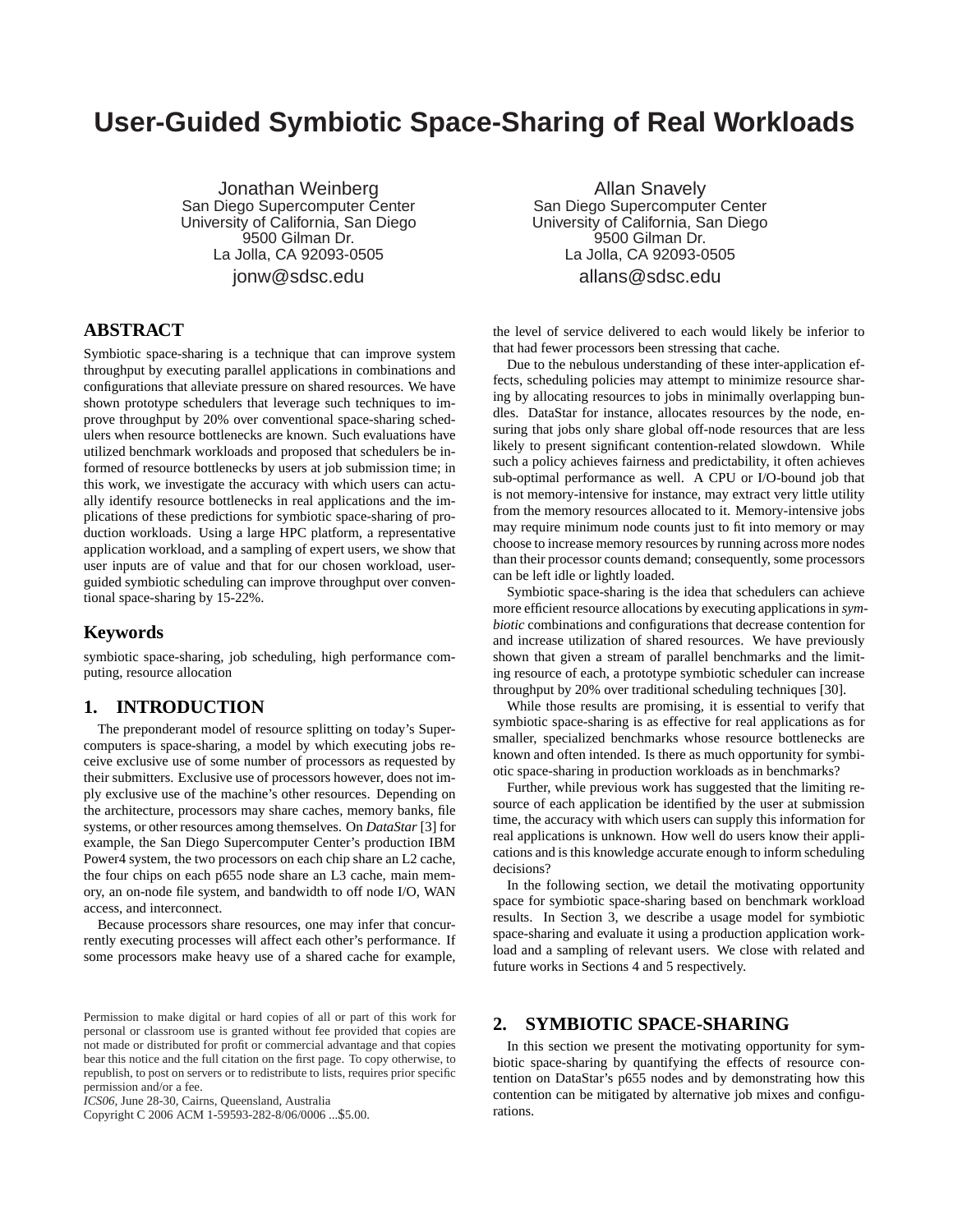## **2.1 Hardware Environment**

The results presented in this section were derived from application runs on the San Diego Supercomputer Center's DataStar. The nodes used are IBM P655+, each consisting of 8 Power4 processors running at 1.5 GHz.

Each POWER4 processor contains a 32 KB L1 data cache. Two processors together comprise a *chip* and share a 1.5 MB L2 cache. The L3 cache on each chip is combined with that on the others to create a single node-wide, address-interleaved L3 cache of 128 MB.

Each node is also equipped with 16 GB of memory and a local scratch file system of approximately 64GB. Nodes are directly connected to the GPFS (IBM's parallel file system) through a Fibre Channel link and to each other by the Federation interconnect.

DataStar schedules jobs using a batch queueing model implemented by LoadLeveler [9]. Because the scheduler interface does not allow users to directly request that jobs be coscheduled, we achieved this effect when necessary by deploying MPI jobs that execute the desired sub-jobs on specified processors depending on rank.

## **2.2 Effects of Resource Contention**

Symbiotic space-sharing is predicated on two assumptions: (1) as more processes make use of a shared resource, the level of service provided by that resource to each degrades and (2) applications that make use of different resources can be coscheduled to mitigate such degradation. To demonstrate this concept in practice, we perform a series of tests using single processor runs of the following benchmarks in various combinations. Each is intended to stress a different shared resource:

- **EP -** Embarrassingly Parallel is one of the NAS Parallel Benchmarks [6]. It evaluates an integral by means of pseudorandom trials and is a compute-bound code that makes limited use of shared resources. We use this as a control group to discern between performance degradation in the other benchmarks due to resource sharing and that which is attributable to other overheads.
- **I/O Bench -** A synthetic benchmark that measures the rate at which a machine can perform reads and writes to an arbitrary state of disk by performing sequential, backward, and random read and write tests to file. We use it to stress the on-node file system.
- **STREAM -** A simple synthetic benchmark that measures sustainable memory bandwidth for vector compute kernels by performing a long series of regularly-strided accesses through memory [14, 2]. STREAM is highly cacheable and prefetchable and we therefore use it stress the machine's cache structure.
- **GUPS -** Giga-Updates-Per-Second measures the time to perform a fixed number of updates to random locations in main memory [14, 1]. We use this benchmark to investigate the effects of high demand on main memory bandwidth.

Each graph depicted in Figures 1 through 4 illustrates how increased resource contention affects the overall performance of each benchmark. For each test, we occupy all processors of an 8-way node with some combination of benchmarks.

The Y axis of each graph represents the slowdown incurred by the measured benchmark as more instances of it  $(X \text{ axis})$  execute concurrently on the same node. Each line, labelled "[PRIMARY] w/ [BACKGROUND]" indicates that the processors not used for running the PRIMARY benchmark executed the BACKGROUND benchmark during the test. We calculate slowdown as  $(T_N - T_1)/T_1$ where  $T_i$  is the runtime of the benchmark while i instances of it run concurrently on the node. We do not present rigorous error bounds on these experiments because the conclusions we intend to draw need only be notional.

The compute-bound code EP exhibits no sensitivity to increased instances of itself or other benchmarks, indicating that it does not make significant use of shared resources. Contrarily, I/O Bench exhibits super-linear slowdowns when more instances run concurrently on each node. Like EP however, none of the other three benchmarks has any measurable impact on I/O Bench's performance.

The results for the two memory-intensive applications are similar save for when they are coscheduled. Some of the complexities inherent in symbiotic space-sharing are revealed by the one-way interference between GUPS and STREAM. Although GUPS has little effect on the performance of STREAM (Figure 3), the converse is untrue (Figure 4). This one-way interference is due to STREAM's heavy cache use and the relatively low rate of memory operations achieved by GUPS. STREAM increases the L2 and L3 miss rates of GUPS by around .2 each while the presence of GUPS does not affect STREAM's cache miss rates.

These experiments demonstrate that resource contention amongst resource-intensive processes on a node can potentially cause significant slowdown and that this slowdown can be mitigated by alternate job mixes. We have shown these results to be generalizable over a wide range of relevant benchmarks [30].



**Figure 1: Resource contention effects on EP.**

## **2.3 Scheduling Parallel Applications**

In the previous section, we have shown that resource contention among coscheduled processes can cause slowdowns and that such slowdowns can be largely mitigated by symbiotic space-sharing. However, we must still demonstrate that the approach is viable for parallel applications.

Generally, parallel codes employ every processor on each node they use. The scheduler's motivation to use fewer nodes is to minimize the occurrence of slower, inter-node communications in favor of faster, intra-node communications and ostensibly reap performance benefits. The results presented in section 2.2 however, indicate that there is a counter force at play. The processes of parallel applications tend to perform similar operations and consequently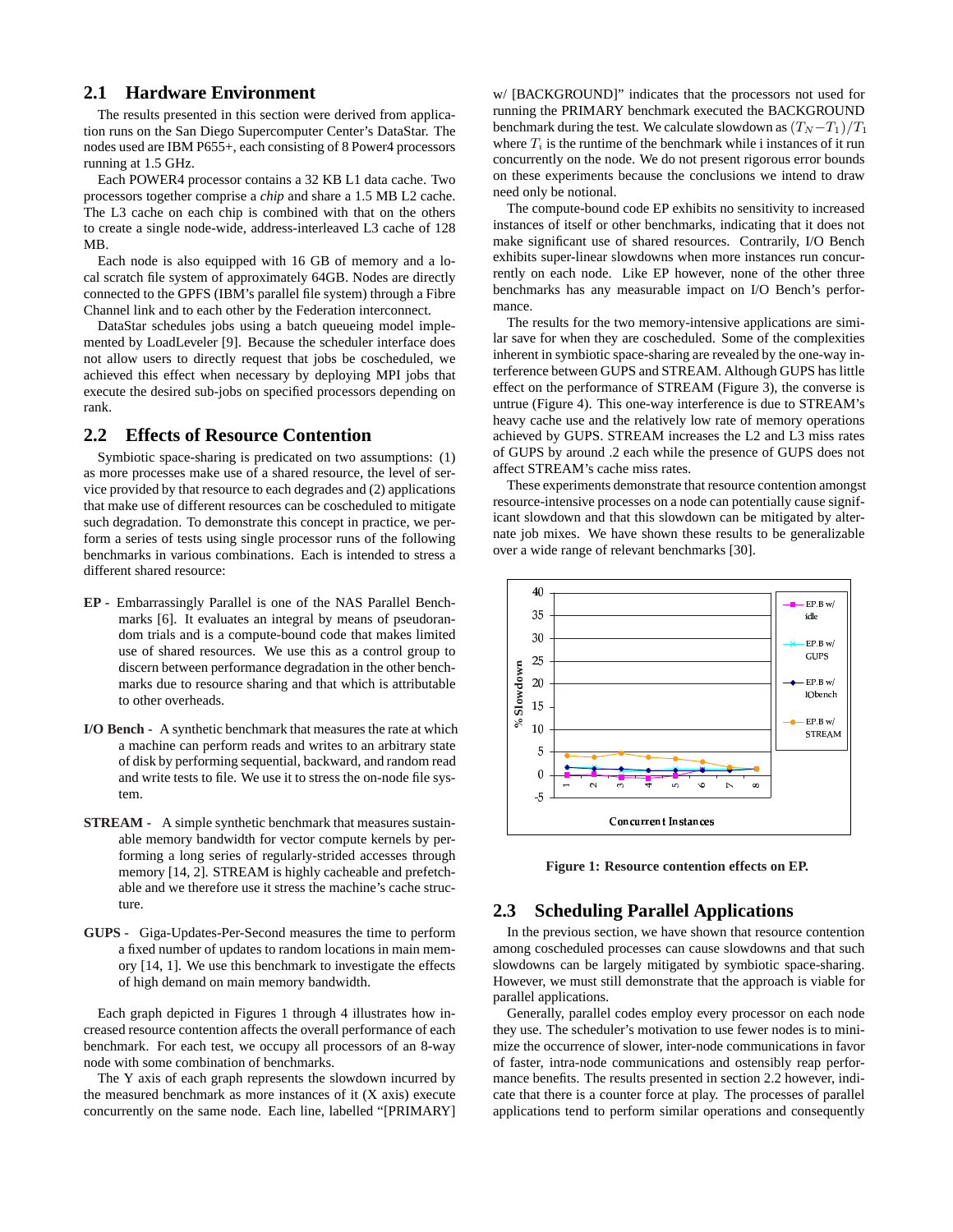

**Figure 2: Resource contention effects on I/O Bench.**



**Figure 3: Resource contention effects on STREAM.**



**Figure 4: Resource contention effects on GUPS.**

| <b>Benchmark</b>   | Speedup |
|--------------------|---------|
| <b>BT</b>          | 1.13    |
| MG                 | 1.34    |
| FT                 | 1.27    |
| IJ                 | 1.47    |
| CG                 | 1.55    |
| <b>IS</b>          | 1.12    |
| EP                 | 1.00    |
| <b>BTIO EP</b>     | 1.16    |
| <b>BTIO SIMPLE</b> | 4.97    |
| <b>BTIO FULL</b>   | 1.16    |
|                    |         |

**Table 1: Speedup of 16-processor runs when executing across four nodes instead of two**

| Bench A   | Bench B        | Speedup A | Speedup B |
|-----------|----------------|-----------|-----------|
| CG        | <b>IS</b>      | 1.18      | 1.17      |
|           | BT             | 1.05      | 1.04      |
|           | EP             | 1.36      | 1.03      |
|           | <b>BTIO(E)</b> | 1.38      | 1.07      |
|           | BTIO(S)        | .55       | 1.03      |
|           | <b>BTIO(F)</b> | 1.36      | 1.12      |
| <b>IS</b> | <b>BT</b>      | 1.04      | 1.03      |
|           | EP             | 1.07      | 1.03      |
|           | <b>BTIO(E)</b> | 1.11      | 1.07      |
|           | BTIO(S)        | 1.00      | 2.41      |
|           | <b>BTIO(F)</b> | 1.13      | 1.13      |

**Table 2: Speedup attained when parallel benchmarks share four nodes instead of running separately on two each.**

stress the same shared resources. Can the performance benefits of symbiotic space-sharing parallel codes outweigh the penalty of additional inter-node communications?

The results in Table 1 suggest that this is indeed the case. We execute two 16-processor runs of each NAS Parallel Benchmark [6], first across two of DataStar's 8-way p655 nodes and then evenly spread across four nodes, effectively utilizing only four processors per node.

We use the MPI implementation of the NPB version 3.2 with problem class C. Because we run these benchmarks across multiple nodes, the I/O tests as performed by variations of BTIO cannot utilize the on-node file system, but rather only the system's network mounted file system GPFS (General Parallel File System). Speedup is calculated using the traditional definition  $T_2/T_4$  where  $T_N$  is the runtime of the benchmark on N nodes.

The results reveal that speedup from reduced resource contention in this benchmark set not only outweighs communication overheads, but does so significantly and consistently.

 $STREAM$  || unused processors are not idle, we re-run some of the 4-node tests, To demonstrate that some speedup is maintained even while the but allow two benchmarks to run on the nodes concurrently. For each result presented in Table 2, we execute two parallel benchmarks concurrently on four nodes with each benchmark using exactly half of each node. We consider the BTIO variations to be I/O-intensive, EP to be CPU-intensive, and the rest to be either memory-intensive or resource bottleneck unknown.

> These results show that speedup can be maintained even while no processors are idle. Speedup can be induced both by mixing benchmark categories and even by mixing some memory-bound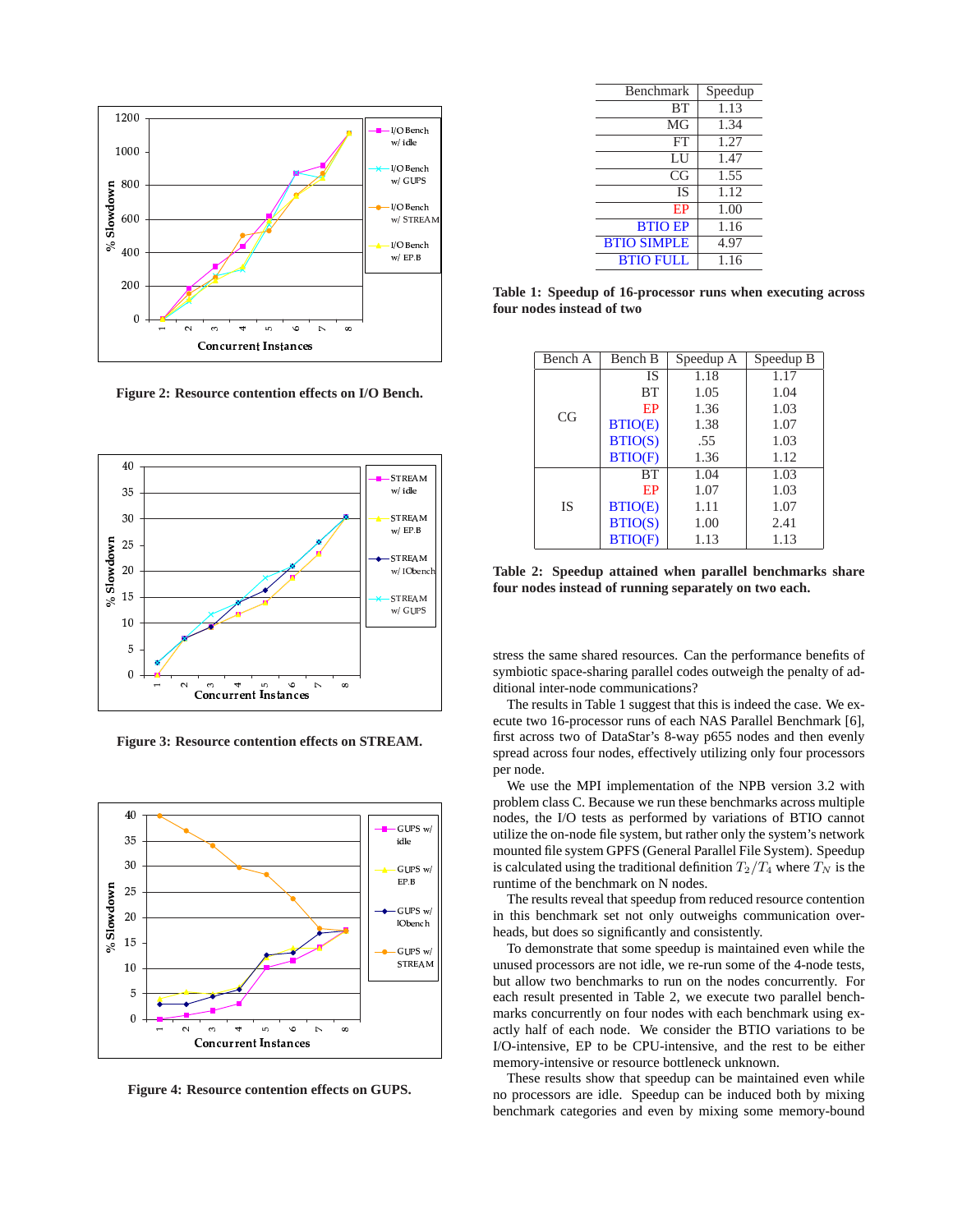codes. In one instance however, we observe some cross-category slowdown. CG and BTIO Simple both slow considerably when paired. Nevertheless, these results demonstrate that executing parallel codes in symbiotic combination can indeed yield significant performance benefits. The average speedup increase is 15%, showing that for this set of benchmarks, the benefits of reduced resource sharing outweigh the increased cost of inter-node communications.

#### **2.4 Prototype Scheduler**

To test whether or not symbiotic space-sharing can indeed improve system throughput, we implemented a rudimentary symbiotic scheduler to compete against DataStar's production counterpart.

The scheduler was deployed on DataStar and given an ordered stream of one hundred randomly selected 4 and 16-processor jobs to execute using four nodes. We refer to these job sizes simply as *small* and *large*. The jobs in the stream consisted of a four processor version of I/O Bench and variations of the NAS Parallel benchmarks from the following set: {EP.B.4, BT.B.4, MG.B.4, FT.B.4, DT.B.4, SP.B.4, LU.B.4,CG.B.4,IS.B.4,CG.C.16, IS.C.16,EP.C.16,  $BTIO$  FULL.C.16 $]$ <sup>1</sup>. The job stream was generated by iteratively enqueueing jobs selected by weighted probability; small jobs were favored over large jobs in a 4:3 ratio and memory-intensive jobs were favored over compute and I/O intensive jobs in a 2:1:1 ratio. Each job was submitted with a synthetically generated expected runtime (within 20% of the actual) that was used by the scheduler for EASY backfilling [13].

The symbiotic scheduler mimics DataStar scheduling objectives by favoring large jobs and backfilling small ones whenever possible. To constrain backfilling opportunities, at most twelve jobs occupy the queue at any given time.

The algorithm employed by the symbiotic scheduler is the most simplistic possible: the scheduler partitions each node evenly into *top* and *bottom* halves. It then executes jobs designated as memoryintensive on the top half and all others on the bottom half. The symbiotic scheduler spreads large jobs across all four nodes while the DataStar scheduler executes each on only two.

DataStar's makespan for the first eighty seven jobs was 5355s while the symbiotic scheduler completed the same jobs in 4451s, a speedup of 1.20. We ignore the final thirteen jobs because the eighty seventh job completed was the final memory-intensive job in the stream and the symbiotic scheduler's memory half was thereafter starved, an artifact of the testing procedure.

## **3. SYMBIOTIC SPACE-SHARING IN PRAC-TICE**

The prototype scheduler described in Section 2.4 represents the simplest algorithm that can leverage symbiotic properties among applications: coarsely categorize each application by its limiting resource and schedule only cross-category mixes. Even this simplistic approach however, requires that the scheduler be somehow informed of each application's resource bottleneck.

It may be possible to acquire such information by automated experimentation [22, 23] or by correlating profiling statistics with application properties [5, 10, 25, 30]. The most straight forward approach, however, is to simply ask the user.

We envision that initial efforts may implement symbiotic spacesharing as a job submission option. Users who opt to participate might be required to submit the job category (CPU, main memory, or I/O) and the scheduler can act accordingly. In more advanced scenarios, the system may verify the category through profiling techniques or historical run information as has been used for admissions controls [7] or automated runtime estimation [8, 21, 18]. At least three rationales motivate this approach:

**Accountability:** Any scheduling technique that holds the potential to alter a job's runtime, and consequently its cost, should be explicitly approved by the user. Those uncomfortable with node sharing or those whose jobs require a higher degree of runtime predictability may choose not to participate; those who do participate will more clearly understand and anticipate discrepancies in an application's response times.

- **Familiarity:** Submission flags from users are the standard for communicating job requirements to the scheduler. Including a "limiting resource" flag alongside the others that users already declare in their submit scripts is practical and familiar.
- **Simplicity:** From a technical perspective, asking the user is simplest and requires the least infrastructure support. In this work we seek to determine the value of such an approach and the degree to which it should be supplemented or replaced by more advanced technical solutions.

In summary, asking users appears to be the shortest path to materializing at least *some* gains from the idea of symbiotic scheduling. However, even this minimally functional implementation is unassured of success. It is unclear how accurately users or administrators can actually determine the resource bottlenecks of real applications. Do such bottlenecks even exist? If they do, then are they well enough pronounced to merit symbiotic space-sharing? Is the idea applicable to production applications at all?

Utilizing a group of expert users at the San Diego Supercomputer Center and a representative application workload, we seek to answer these questions.

## **3.1 A Realistic Application Workload**

The symbiotic space-sharing results we have presented thus far have been derived using benchmark workloads consisting mostly of NAS Parallel Benchmarks with processor counts of up to sixteen. To evaluate the approach's feasibility in production environments, results from larger, more complex codes are necessary.

The following applications were put forward by the National Science Foundation in 2006 for a \$30M procurement entitled High Performance Computing System Acquisition: Towards a Petascale Computing Environment for Science and Engineering [4]. All respondents proposing to acquire a supercomputer were required to project their expected performance on these applications. The list is meant to represent supercomputing applications of strategic importance to the United States federal government from the Department of Defense, Department of Energy, and the National Center for Atmospheric Research:

- **WRF -** From the DoD's High Performance Computing Modernization Program, the **W**eather **R**esearch **F**orecasting system has been built with the purpose of serving as the "the nation's next generation mesoscale numerical weather prediction model".
- **OOCORE -** Also from the DoD's HPCMP program, the **O**ut **O**f Core solver is a code developed by the ScaLAPACK project, a collaborative effort in producing high-performance linear algebra routines for distributed-memory MIMD computers. Testing the performance of the out-of-core solver is used

<sup>&</sup>lt;sup>1</sup>For small jobs, each of the 4 processors actually performs a full serial run of the benchmark at class B with collective communication at the beginning and end.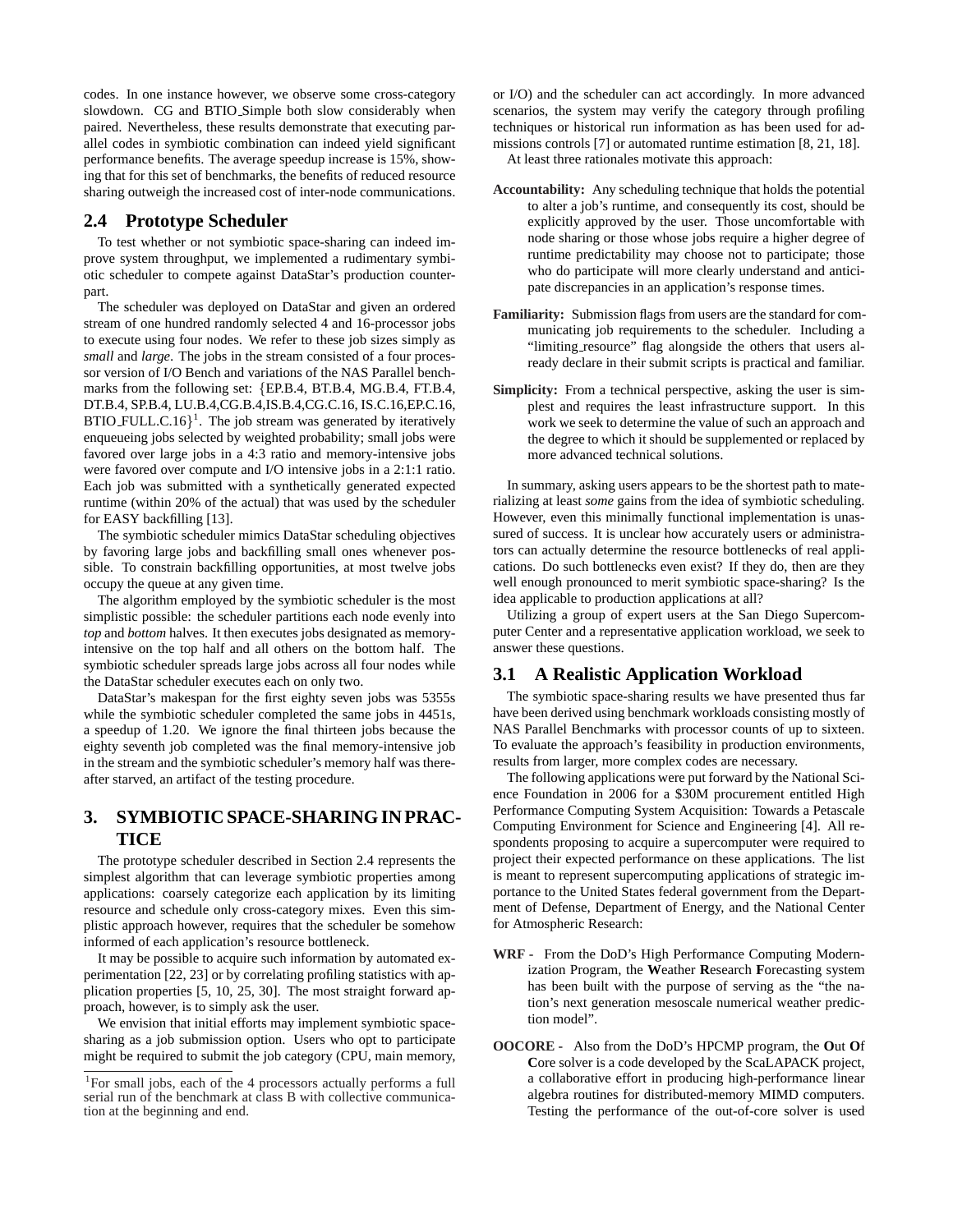| App.           | <b>FLOP</b> | Mem $\vert$ I/O |   | Comm.   | Comm.     |
|----------------|-------------|-----------------|---|---------|-----------|
|                |             |                 |   | Latency | Bandwidth |
| <b>MILC</b>    | X           |                 |   | X       |           |
| <b>PARATEC</b> | X           |                 |   |         |           |
| <b>HOMME</b>   |             | X               |   |         |           |
| WRF            |             | X               |   |         |           |
| <b>OOCORE</b>  |             |                 | X |         |           |

**Table 3: Limiting resources of applications as reported by users**

to infer the expected performance of the SWITCH code, a partially proprietary electromagnetic solver from Northrop Grumman that spends the bulk of its running time performing OOCORE.

- **MILC -** From the Department of Energy's National Energy Research Scientific Computing (NERSC) program, the **MI**MD **L**attice **C**omputation code is a body of high performance research software written in C for performing four dimensional SU lattice gauge theory simulations.
- **PARATEC -** The **P**arallel **T**otal **E**nergy **C**ode is a NERSC code that performs ab-initio quantum-mechanical total energy calculations using pseudopotentials and a plane wave basis set.
- **HOMME -** The **H**igh **O**rder **M**ethods **M**odelling **E**nvironment, a code from the National Center for Atmospheric Research, is a set of tools to create high-performance scalable global atmospheric models.

Together, this set constitutes a realistic workload from which we can more accurately project the effectiveness of symbiotic spacesharing in production environments.

#### **3.2 What Do Users Know?**

We assigned each of the five applications to a different expert user at the San Diego Supercomputer Center. Each user was asked to identify the sensitivity of his application to: (1) FLOP speed, (2) memory bandwidth, (3) I/O bandwidth, (4) communication bandwidth, (5) communication latency. The application experts we interviewed were in many cases cognizant of the instruction mixes and sensitivities because they had at some point written or tuned at least some of their assigned code. To confirm or improve their estimates, users reported to have used MPI Trace, HPMCOUNT, and a proprietary I/O tracer from IBM to collect communications statistics, performance counters, and I/O overheads.

The users' reports are aggregated in Table 3. The resource bottlenecks appear to be rather evenly distributed among our traditional categories and interconnect limitations are common. Are these user guesses accurate enough to inform scheduling decisions?

#### **3.3 User-guided Symbiotic Space-Sharing**

To evaluate the usefulness of user inputs in scheduling this workload, we seek to quantify the mutual effects of node-sharing among these applications. To do so, we configure each application to execute on 64 processors with input sizes that produce runtimes between fifteen minutes to two hours on DataStar's 32-way p690 nodes. We execute each application first on its own set of two p690 nodes to establish the baseline performance as represented by the traditional space-sharing approach. We then spread each application across four nodes to determine the effect of an optimal symbiotic space-sharing assignment. Lastly, we measure mutual effects

by executing each combination of two applications simultaneously across four nodes.

To gauge the performance of each combination, we instrument the applications with lightweight hardware counters and compare the memory operations per second and floating point operations per cycle achieved by each application. To temper the cost and length of the experiments, only the first fifteen minutes of each run were used.

To assure proper redundancy in our test set, we introduce a second I/O code, a 64-processor run of the NAS Parallel Benchmark BTIO Full at problem class D [32].

Table 4 reports the speedup of each combination as inferred from floating point operations per cycle and approximately confirmed by memory operations per second. The numbers correspond to the speedup of each *primary* application on the Y-axis as it executes across four nodes (utilizing half the processors on each node) while the other half nodes collaborate to execute the *background* application on the X-axis. Speedup is calculated with respect to the primary application's two node run as scheduled by traditional space-sharing.

The numbers in bold red indicate combinations where user inputs have suggested that both primary and background applications are demanding of the same shared resource. Scheduling these combinations risks slowdown to *at least one* of the two applications involved.

The numbers in italic green indicate combinations where user inputs have suggested that the primary application is demanding of a shared resource that is not heavily utilized by the background application. These are predicted to be symbiotic combinations; italic green numbers are therefore expected to be greater than 1.

The gray numbers indicate combinations where user inputs cannot be used to predict any change in performance. The black numbers along the diagonal represent the 2-node runs and are equal to 1 by definition.

The results are noteworthy in several respects. First, as indicated by the *Idle* column, every application exhibits significant speedup when executing on its own across four nodes instead of two, even when communication bottlenecks exist. These results echo those presented in Table 1 where the NAS benchmarks are shown to have the same property. This suggests that for many applications, mitigating resource contention through application spreading may induce benefits that outweigh the costs of increased inter-node communications. This premise underlies symbiotic space-sharing and its apparent generalization to production applications is significant.

Another important result is that user inputs enable us to infer which combinations in this workload will exhibit slowdown. Combining the I/O codes results in mutual slowdown while the memoryintensive combination produces a uni-directional slowdown similar to that demonstrated in Section 2.2 and found commonly in benchmark workloads [30]. The average slowdown of combinations expected to slow is 16.25%.

Conversely, combinations we expect to be symbiotic based on user inputs, yield speedup in all but one case. The only error among sixteen such predictions is the 5% performance drop of OOCORE when run with WRF. Overall, symbiotic combination predictions for this experiment are approximately 94% accurate. The average speedup of such combinations is 15% over traditional scheduling.

These findings imply that a naive user-guided scheduler that runs symbiotic combinations at random, it will achieve a 15% increase in throughput. A more advanced scheduler can experiment with different combinations to eventually discover the best schedule<sup>2</sup>

<sup>2</sup> {(HOMME,PARATEC),(WRF,BTIO),(OOCORE,MILC)}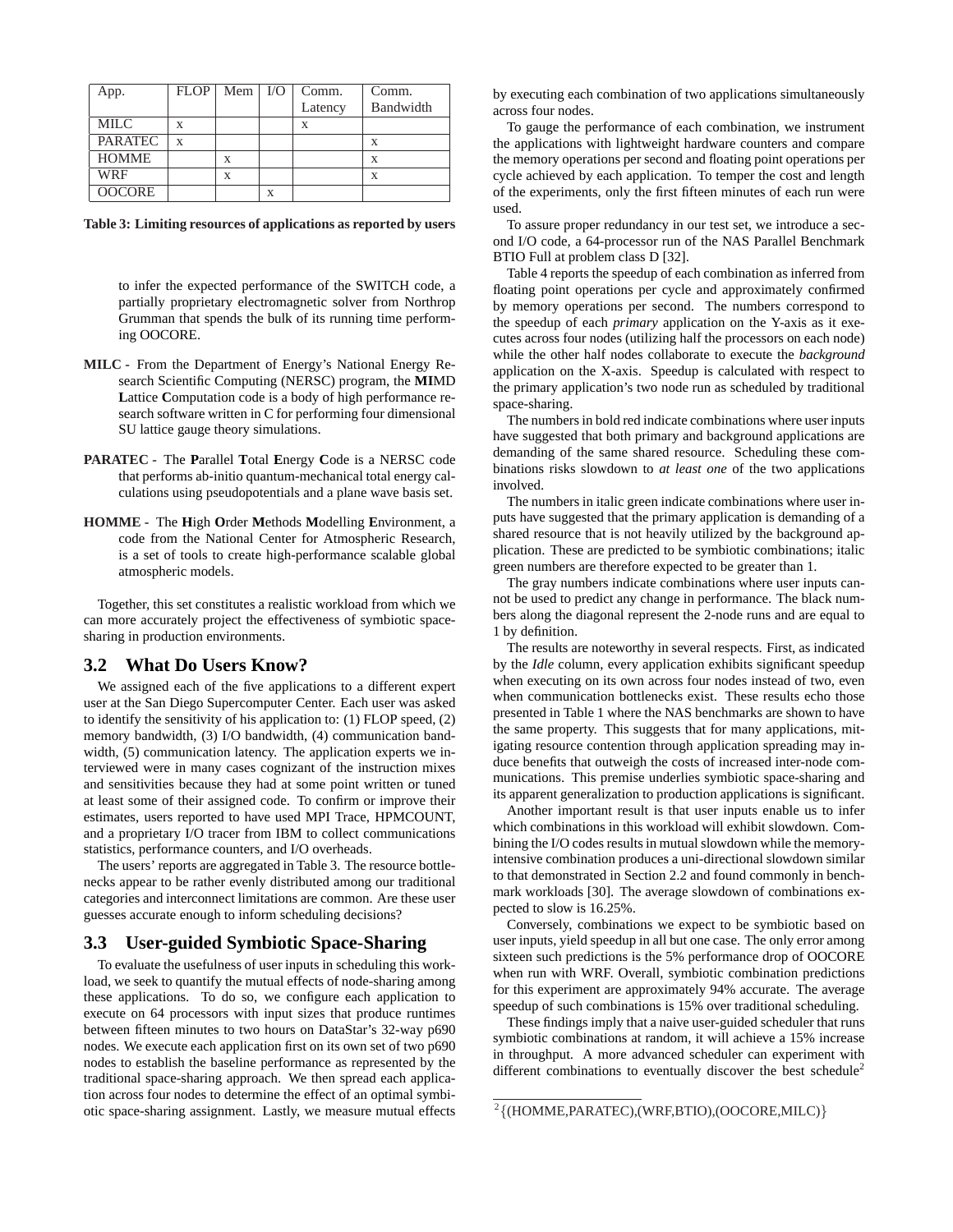|                | Background Benchmark |      |             |               |             |                    |      |
|----------------|----------------------|------|-------------|---------------|-------------|--------------------|------|
|                | <b>HOMME</b>         | WRF  | <b>BTIO</b> | <b>OOCORE</b> | <b>MILC</b> | <b>PARATEC</b>     | Idle |
| <b>HOMME</b>   | 1.00                 | 1.07 | 1.02        | 1.00          | 1.03        | 1.07               | 1.18 |
| <b>WRF</b>     | 0.68                 | 1.00 | 1.04        | 0.95          | 1.00        | 1.04               | 1.22 |
| <b>BTIO</b>    | 1.13                 | 1.18 | 1.00        | .90           | 1.16        | 1.20               | .32  |
| <b>OOCORE</b>  | 1.05                 | 1.25 | 0.70        | 1.00          | 1.05        | 1.42               | .72  |
| <b>MILC</b>    | $-10$                | -18  |             | .65           | 1.00        | $\left( .2\right)$ | 1.95 |
| <b>PARATEC</b> | 1.35                 | (16) | .20         | .29           | .15         | 1.00               | 2.34 |

**Table 4: Speedup of Y-axis application while X-axis application is running on other half of the used nodes**

and realize a 22.3% improvement. Furthermore, because the worst user-guided schedule<sup>3</sup> still yields an average speedup of 7%, an experimenting scheduler pays no penalty in throughput with respect to traditional scheduling.

## **4. RELATED WORK**

A preliminary evaluation of these techniques has been performed using benchmark workloads [30]. We extend these results by studying their applicability to production workloads and the ability of users to identify resource bottlenecks in real applications.

Many previous investigations of multi-resource aware job scheduling have been conducted, though none under assumptions applicable to today's supercomputing installations. Our approach revisits the issue by starting with a modern production policy on a large MPP machine and relaxing some procedures to achieve higher performance and utilization. We assume rigid job sizes, FCFS-type queued space-sharing, and run-to-completion scheduling with no preemption.

We characterize previous related work into the following nonexclusive categories:

## **4.1 Multithreading**

Symbiotic job scheduling was originally proposed for machines utilizing Simultaneous Multithreading[22, 23], later known as *Hyperthreading*, and was subsequently refined by McGregor et. al. [17]. Such examples are concerned with intimate, cycle-by-cycle resource sharing of multithreaded processors where sharing and contention involve functional units on the processor. Contrastingly, this work focuses on space-sharing contention for off-chip resources by multiple processors.

## **4.2 Paging**

Some studies have sought to schedule job combinations that may limit the amount of paging induced by the workload. In 1994, Peris modelled the cost of paging behavior in parallel applications when working sets would not fit into local memory [20]. Batat and Feitelson suggest limiting the multiprogramming level of gang schedules in order to ensure that job combinations do not exceed a total memory limit [7]. Suh and Rudolf have proposed that if such a limit must be breached, then previously obtained application profile information can inform the scheduler of the best way to do so [25].

Though ensuring a job's ability to fit into memory is encompassed by this work, it is not the sole focus. We address contention for all resources on each node including caches, memory bus bandwidth, and local I/O in addition to global resources shared among multiple nodes. We also study the effects of allocating a job's processes across multiple nodes in order to compare slowdowns from resource contention and inter-node communications.

#### **4.3 Time-sharing**

Application-aware job scheduling for time-sharing scenarios has also been studied. Many have proposed *affinity* techniques that mitigate cache perturbations by avoiding process migrations [24, 29, 27]. Such considerations are unique to time-sharing.

Wiseman and Feitelson have suggested that I/O and computeintensive jobs can be symbiotically coscheduled in a relaxed gang scheduling environment through coordinated preemption points [31]. In contrast to those efforts, this work targets resource sharing and contention in pure space-shared systems.

## **4.4 SMP Memory Bus Contention**

It is well known that contention on the memory bus of an SMP is a scaling bottleneck. Several studies have therefore investigated the possibility of relieving pressure on this bottleneck through intelligent job scheduling. Liedtke introduced the topic in 2000 [12]. Both Antonopoulos [5] and Koukis [10] have built upon this by proposing techniques for scheduling jobs on SMP nodes in a manner cognizant of memory bus contention.

As with the paging example, our study encompasses this concern but is not singularly concerned with it. Further, we extend the discussion from single node benchmark results to full-scale applications across multiple nodes and in a production environment under pure-space sharing. Both previously mentioned works are concerned with gang scheduled servers.

## **4.5 Other Related Work**

Some previous studies of multiple-resource allocation have also been conducted. Parsons and Sevcik investigated the coordinated allocation or processors and memory [19]; subsequently, Leinberger et. al generalized the problem to *k-resource scheduling* where the idea is to choose optimal job working sets when multiple resource requirements exist [11]. Unlike our study, this work assumes independently allocatable resources and well defined requirements for each job. On our target architecture, a predetermined bundle of resources is provided to a job along with each processor.

Also related is work demonstrating that queue times and throughput can be increased if users are asked to submit different cpu-count options for the same job [28]. Our work here does not require different cpu-count options but is somewhat similar in providing more scheduler flexibility with a resulting improvement in throughput and efficiency.

It has been observed that spacing I/O-intensive jobs in time on a parallel file system improves performance [16]. Our emphasis is primarily to spread these in space, and also to identify specific symbiotic partners for such jobs.

Mache and Garg have focused on finding a spatial layout for con-

<sup>3</sup> {(HOMME,OOCORE),(WRF,PARATEC),(BTIO,MILC)}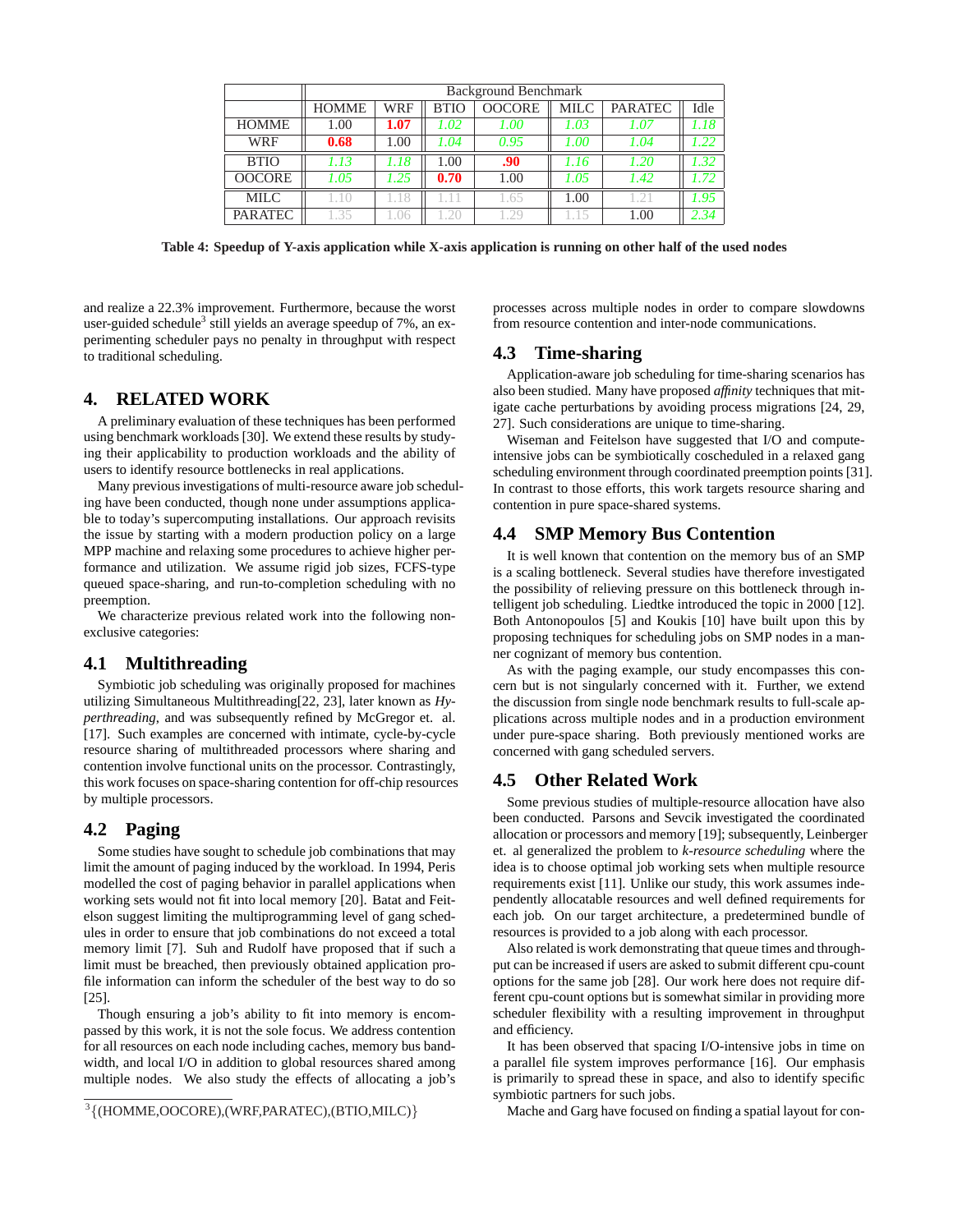current jobs in a parallel space-shared machine to minimize communication and maximize access to I/O nodes for I/O-intensive jobs [15]. We address a related but different problem in considering not only the physical layout but also the sets of jobs contending for resources.

Also described has been an approach for deriving beneficial symbiosis (i.e. commensalism), wherein one version of a program, executing concurrently with the main program, helps the main program resolve control-flow for instruction fetching [26]. Alternatively, we search the existing job-stream for sets to co-schedule that interfere as little as possible with each other. We expect the existence of commensal job combinations in realistic production environments to be unlikely.

## **5. CONCLUSIONS AND FUTURE WORK**

In this work, we have shown that symbiotic space-sharing is a promising technique for improving the performance efficiency of large-scale parallel machines in production environments. We have confirmed a key underpinning of the technique by demonstrating that spreading resource-intensive applications across more nodes yields performance benefits that can outweigh increased communication costs. We have extended previous findings on benchmark workloads by demonstrating that symbiotic space-sharing is effective for a representative set of production applications. We have also proposed a usage model for symbiotic space-sharing and shown it to be feasible by demonstrating that users and system administrators are able to inform schedulers of application bottlenecks with sufficient accuracy.

Our results are derived from DataStar, a production machine at the San Diego Supercomputer Center and an application workload put forward by a \$30M National Science Foundation procurement as being strategically important to the United States government. For this workload, we have shown that user-guided symbiotic space-sharing can increase throughput by 15-22% over conventional space-sharing.

With the opportunity space mapped, the most important prerequisite for a trial deployment is the development of scheduling heuristics. Such heuristics must be thoroughly evaluated and proposed alongside a framework for understanding and tuning their tradeoffs in the context of disparate environments and application workloads. Interplay between throughput, fairness, and queue times must be transparent enough to inform site-specific policies.

Mechanisms by which schedulers can identify symbiotic mixes in the job stream must also be built. Most simply, such mechanisms can take the form of a job submit option as proposed in this work. A next step could be to allow administrators to configure the scheduler with defaults, and a yet more advanced technique would allow the scheduler to discover symbiotic combinations by acquiring and analyzing profiling data. Each of these solutions must be approached with care as to assure no harm.

We are currently also extending this feasibility study onto grid schedulers in an attempt to understand the degree to which a gridwide scheduler can improve the efficiency of its resource pool by scheduling symbiotic job combinations at each site. Through this approach, we also hope to study the degree to which a scheduler can increase throughput by lessening site load on resources such as a parallel I/O file system.

## **6. ACKNOWLEDGEMENTS**

We would like to thank Wayne Pfeiffer, Giri Chukkapalli, Robert Harkness, Donald Frederick, and Mustafa Tikir for their participation in this study. This work was supported in part by the DOE Office of Science through the award entitled HPCS Execution Time Evaluation, and by the SciDAC award entitled High-End Computer System Performance: Science and Engineering. This work was also supported in part by NSF NGS Award #0406312 entitled Performance Measurement & Modeling of Deep Hierarchy Systems.

## **7. REFERENCES**

- [1] http://icl.cs.utk.edu/projectsfiles/hpcc/RandomAccess/.
- [2] http://www.cs.virginia.edu/stream/.
- [3] http://www.npaci.edu/DataStar/guide/home.html.
- [4] http://www.nsf.gov/pubs/2005/nsf05625/nsf05625.htm.
- [5] C. D. Antonopoulos, D. S. Nikolopoulos, and T. S. Papatheodorou. Scheduling Algorithms with Bus Bandwidth Considerations for SMPs. *icpp*, 00:547, 2003.
- [6] D. H. Bailey, E. Barszcz, J. T. Barton, D. S. Browning, R. L. Carter, D. Dagum, R. A. Fatoohi, P. O. Frederickson, T. A. Lasinski, R. S. Schreiber, H. D. Simon, V. Venkatakrishnan, and S. K. Weeratunga. The NAS Parallel Benchmarks. *The International Journal of Supercomputer Applications*, 5(3):63–73, Fall 1991.
- [7] A. Batat and D. G. Feitelson. Gang Scheduling with Memory Considerations. In *14th Intl. Parallel Distributed Processing Symp.*, pages 109–114, 2000.
- [8] R. Gibbons. A Historical Application Profiler for Use by Parallel Schedulers. In *IPPS '97: Proceedings of the Job Scheduling Strategies for Parallel Processing*, pages 58–77, London, UK, 1997. Springer-Verlag.
- [9] S. Kannan, P. Mayes, M. Roberts, D. Brelsford, and J. Skovira. *Workload Management with LoadLeveler*. IBM, November 2001.
- [10] E. Koukis and N. Koziris. Memory Bandwidth Aware Scheduling for SMP Cluster Nodes. In *PDP '05: Proceedings of the 13th Euromicro Conference on Parallel, Distributed and Network-Based Processing (PDP'05)*, pages 187–196, Washington, DC, USA, 2005. IEEE Computer Society.
- [11] W. Leinberger, G. Karypis, and V. Kumar. Job scheduling in the presence of multiple resource requirements. In *Supercomputing '99: Proceedings of the 1999 ACM/IEEE conference on Supercomputing (CDROM)*, page 47, New York, NY, USA, 1999. ACM Press.
- [12] J. Liedtke, M. Volp, and K. Elphinstone. Preliminary thoughts on memory-bus scheduling. In *EW 9: Proceedings of the 9th workshop on ACM SIGOPS European workshop*, pages 207–210, New York, NY, USA, 2000. ACM Press.
- [13] D. A. Lifka. The ANL/IBM SP Scheduling System. In *IPPS 1995 Workshop on Job Scheduling Strategies for Parallel Processing*, volume 949, pages 295–303, 1995.
- [14] P. Luszczek, J. Dongarra, D. Koester, R. Rabenseifner, B. Lucas, J. Kepner, J. McCalpin, D. Baily, and D. Takahashi. Introduction to the HPC Challenge Benchmark Suite, April 2005. Paper LBNL-57493.
- [15] J. Mache, V. Lo, and S. Garg. Job Scheduling that Minimizes Network Contention due to both Communication and I/O. In *14th International Parallel and Distributed Processing Symposium*, page 457, Washington, DC, USA, 2000. IEEE Computer Society.
- [16] J. Mache, V. Lo, M. Livingston, and S. Garg. The impact of spatial layout of jobs on parallel I/O performance. In *IOPADS '99: Proceedings of the sixth workshop on I/O in parallel and distributed systems*, pages 45–56, New York, NY, USA, 1999. ACM Press.